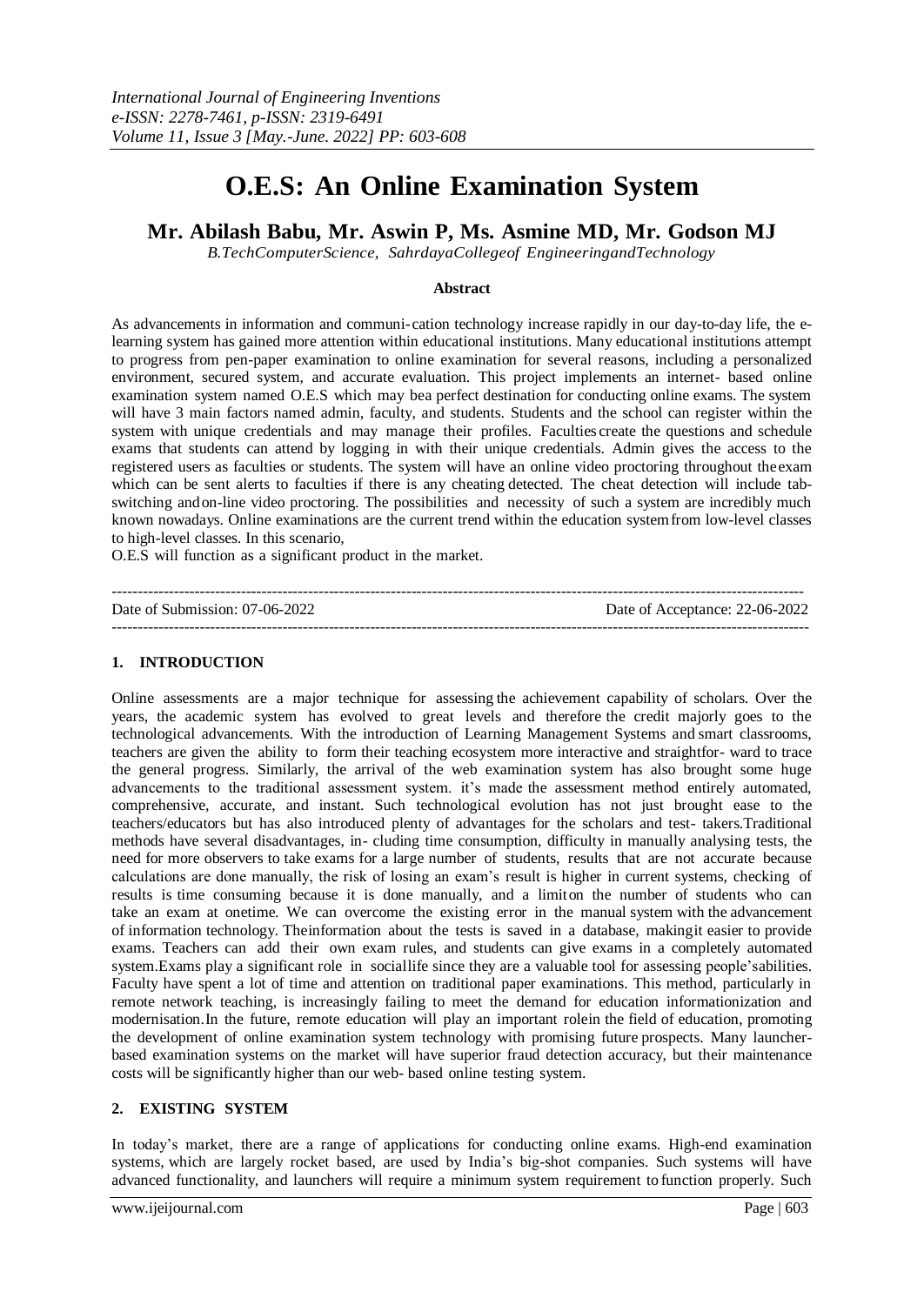prerequisites are frequently not com-pleted by students, making it impossible for them to attend tests. These systems will also need to be maintained at a very high level and on a frequent basis. Another sort of examination system is web-based systems, which are easier to use because their requirements are less stringent.But the features in such systems may be less advanced than the launcher based system. TCS employs a high-end launcher known as TCS iON Remote Assessments, which, once installed, will run the exam and demonstrate all of its features.SEB(SAFE EXAM BROWSER) is another application used by many other companies which is a browser application in which the students can attend their exam after installing this application in their system.There are many more applications availablein the market for conducting online exam.Each one of them may differ from one another by many factors like the typeof its working(Launcher based or Web based),the console they are developed,the features they posses,the capacity of the system etc...

# **3. LITERATURE SURVEY**

Here we look at some of the related works in the field of online examination systems:

A multimedia analytics system that provides automatic on- line exam proctoring is described in the paper Automated Online Exam Proctoring. One camera, one rear cam, and a microphone are included in the system hardware to monitor the visual and audio environment of the testing area. User verification, text detection, voice detection, active window detection, gaze estimation, and phone detection are the six essential components that continually assess the important behaviour cues. We create higher-level features to classify whether the test taker is cheating at any point throughout the exam by merging the continuous estimation components and applying a temporal sliding window. We collect multimodal (audio and visual) [1]data from 24 participants who engaged in various sorts of cheating while taking online exams to evaluate our suggested solution.

The system is built based on J2EE architecture[2] and it basically includes three modules: user management, test management, and score management, according to the paper The Design and Implementation of Online Examination Sys-tem Based on J2EE. Administrators, teachers, and students' information are managed by user management. Administra- tors or teachers can use test management to generate exam papers by selecting random questions from the database. Score management is in charge of automatically scoring test papers and providing students with the appropriate feedback. The system's installation effectively provides an interactive platform for professors and students while also improving administration.

The online examination system is designed as a three- layer C/S architecture based on XML Web Service in the paper. The three layers of architecture are: Data Layer (database server layer) for data integration; Business Layer (web application server layer) for data delivery and business processing; Presentation Layer (client layer) for data display and client process control. The three-layer C/S architecture isbased on web service: the business layer obtains examinationdata from the data layer and delivers the examination results to the client, which are arranged into XML documents; the presentation layer does not need to connect to the web application server any longer.Only when necessary, the presentation layer interfaces loosely to the business layerand the data layer via suitable web services. As a result, employing XML in the three-layer C/S paradigm allows programmers to create cross-platform client programmes andreuse logic from the business layer[3].

The paper Automated Proctoring System Using ComputerVision Techniques demonstrates how to build a multimodel system that uses computer vision to eliminate the presence of humans during the examination. They propose a system that combines eye gaze tracking, mouth open or close detection, object identification, and head posture estimation utilising facial landmarks and face detection, among other aspectsthat students can use during the test. This system can also convert the student's voice to text, which could be handy for keeping track of what the student says[4]. This could helpthe examiner figure out if the student is conversing with a close friend.

A system that tracks the test-gaze taker's and reports whether he is looking to the left, right, or up, which he might do to glance at a notebook or signal to someone, is described in the paper Face Recognition Classification in Proctored Exam. Dlib's face key point detector and OpenCV[5]for image processing can be used to do this. To recognise individuals and mobile phones in the webcam feed, we used the pre-learned weights of YOLOv3 trained on the COCO dataset.

They developed an AI-based symmetric response evalu- ation system for descriptive responding in their paper AI BASED SYMMETRIC ANSWER EVALUATION SYSTEM

FOR DESCRIPTIVE ANSWERING. It is a computerised system that examines the descriptive nature of responses. Keywords are given as input. Hyperspace analogue to lan- guage and self-organizing map approaches are used in the actual evaluation.Unlike other objective online exams, the online exam in this system will be descriptive. The exam system administrator will be in charge of the system. Exams will be administered by the teaching staff, and students will be involved in their completion. Both the teacher's model answer and the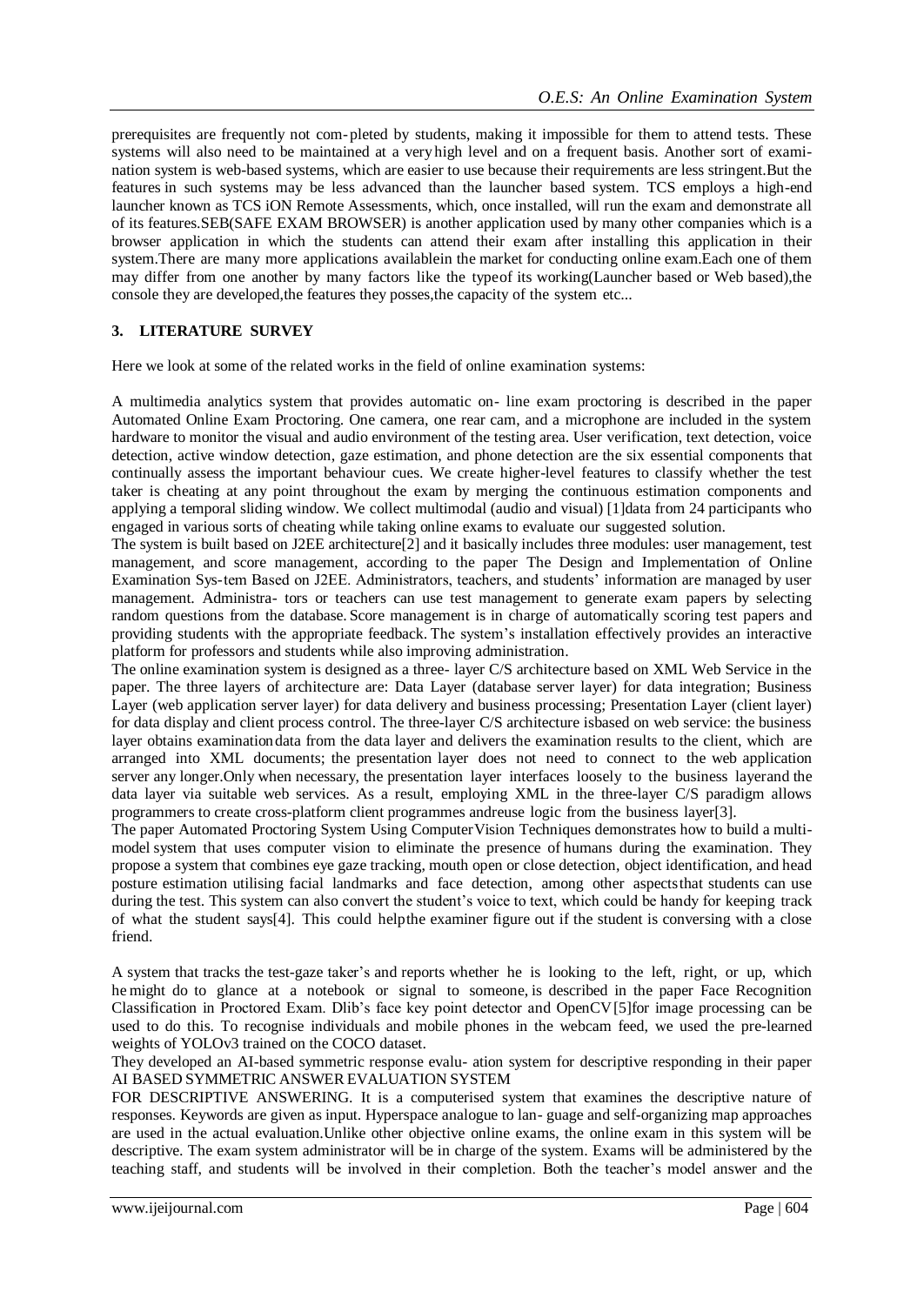students' answers will be included in the evaluation process. Every student's response will be unique. The database will hold the model answer[6]. The text will then be tokenized and stemmed, with stop words deleted.The text will be subjected to Latent Semantic Analysis and then Self-Organizing Map Clustering. Marks will be assignedbased on the cosine similarity.

Automatic Evaluation of Descriptive Answers Using NLP and Machine Learning entails extracting text from answer scripts, calculating various similarities between summarised extracted text and hold on correct answers, and then assign- ing a weight value to each calculated parameter to arrive at the solution script.We used keyword-based summarisation al- gorithms to create an outline from the retrieved material.Four similarity measures are utilised here (Cosine, Jaccard, Bi- gram, and Synonym).parameters that will be used to create the final mark The automatic analysis of answer scripts has been found to be quite ineffective.Our investigations have shown that the assigned marks are frequently the same as those manually scored marks[7].

#### The paper TEXT SIMILARITY ANALYSIS FOR EVAL-

UATION OF DESCRIPTIVE ANSWERS provides a text analysis-based automated approach for automatic evaluation of descriptive answers in an examination, keeping in mind the need for an intelligent system in the educational sector. The study focuses on the application of intelligent Natu-ral Language Processing and Data Mining principles to a computer-aided examination evaluation system. The paper lays up a framework for evaluating the response sheet fairly. The examiner prepares a sample response sheet for each set of questions in this architecture. The final score for each answer is derived utilising the concepts of text summaris- ing, text semantics, and keyword summarization. Siamese Manhattan LSTM is used to create the text similarity model (MaLSTM)[8].The findings of this study were compared to hand graded assignments and another system already in use.

This method has been found to be quite effective when used in a school or university[15].

Subjective Answers Evaluation is a paper written by a scholar Using Machine Learning and Natural Language Processing proposes a novel approach for automatically evaluating descriptive answers that incorporates a variety of machine learning and natural language processing techniques and tools such as Wordnet, Word2vec, word mover's dis- tance (WMD), cosine similarity, multinomial naive Bayes (MNB), and term frequency-inverse document frequency (TF-IDF)[13]. Answers are graded using solution statements and keywords, and a machine learning model is developed to predict grades. Overall, the results demonstrate that WMD outperforms cosine similarity. The machine learning model could also be utilized on its own with appropriate training. Without the MNB model, experimentation yields an accuracyof 88 percent. Using MNB, the error rate is lowered byanother 1.3 percent[9].

The designed system allows the proctor to manually lock or unlock the exam to all examiners in the paper Online Ex- amination System with Cheating Prevention Using Question Bank Randomization and Tab Locking. The technology is based on the Tab Locking mechanism, which automatically locks the examinee's terminal moment they open a new tab orreduce the screen, and notifies the proctors that the examiner has forfeited the exam due to attempted academic malprac- tice. If this is acceptable, the examinee can send a query to the proctor to gain access to the manual capability[10][14].

# **4. PROPOSED SYSTEM:**

Our system, entitled "O.E.S: Online Examination System," is a web-based application software that aims at providing services to the faculties and students. It has three modules: admin, faculty, and students. The Admin will monitor all activity in the system. The user part of the system contains faculty and students. With this system, faculties can register, create questions, and schedule exams. The students can loginto appear in the exam and view their results.So the stu-dent module consists of Student and Online Proctoring,Tab locking,Auto submission, and Descriptive evaluation. The purpose of the system is to provide a system that saves the efforts and time of both the faculties and the students.

It is a web application that establishes a network between the faculties and the students. Faculties enter the questions they want on the exam into the system. These questions are displayed to the students as a test. The answers entered by thestudents are then evaluated, and their scores are calculated and saved. This score can then be accessed by the faculties toevaluate the performance of the students. Students can view their results in their profile as well.

#### **Algorithm:**

**Step 1:**Admin can register a faculty in the software with all necessary information.

**Step 2:** Once the admin has created an faculty, the faculty can log in to the faculty module using the username and password.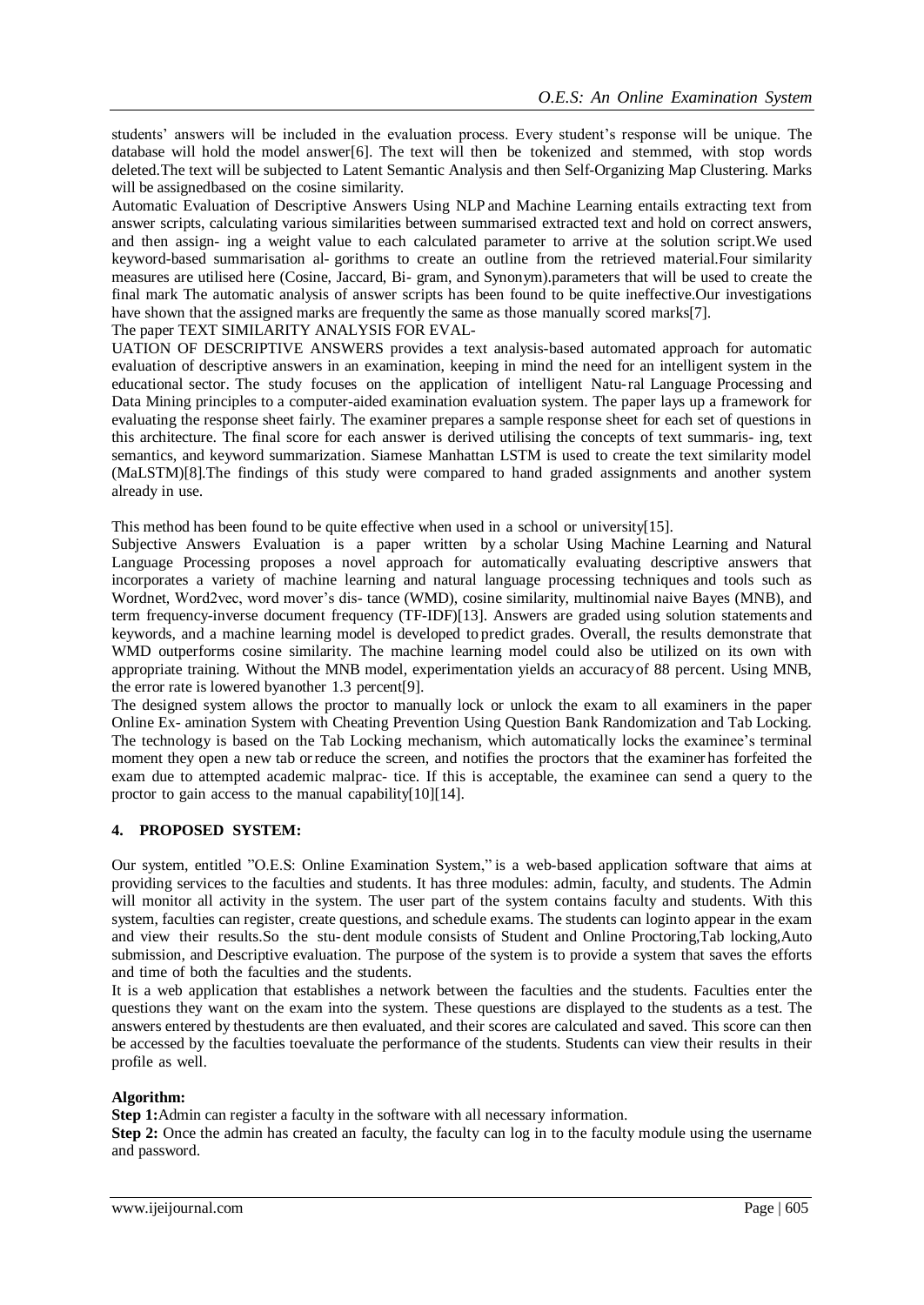

**Fig. 1.** Activity Diagram

**Step 3:** The admin can register the students in the student module of the software.

**Step 4:** The faculty can set the questions and time.

**Step 5:** The admin can trigger time-based proctored exams for the candidates.

**Step 6:** The admin can send notifications to the student usingthe software.

**Step 7:**Candidates will be able to take an exam once the exam has been triggered for them by logging into the studentmodule with their username and password.

**Step 8:** The student can give real-time exams without having to be present physically in the examination centers.

**Step 9:** The student will be monitored continuously during the exam, hence any misbehavior will be considered as an act of malpractice.

**Step 10:** The student will receive time to time notifications and exam results will be published in the student module in less time.

#### **System Advantages:**

- 1) Students can take the exam without having to bephysically present in the exam room.
- 2) The instructor will be able to keep an eye on thingswithout needing to be physically present.
- 3) Any misconduct committed by a candidate is easilydetectable.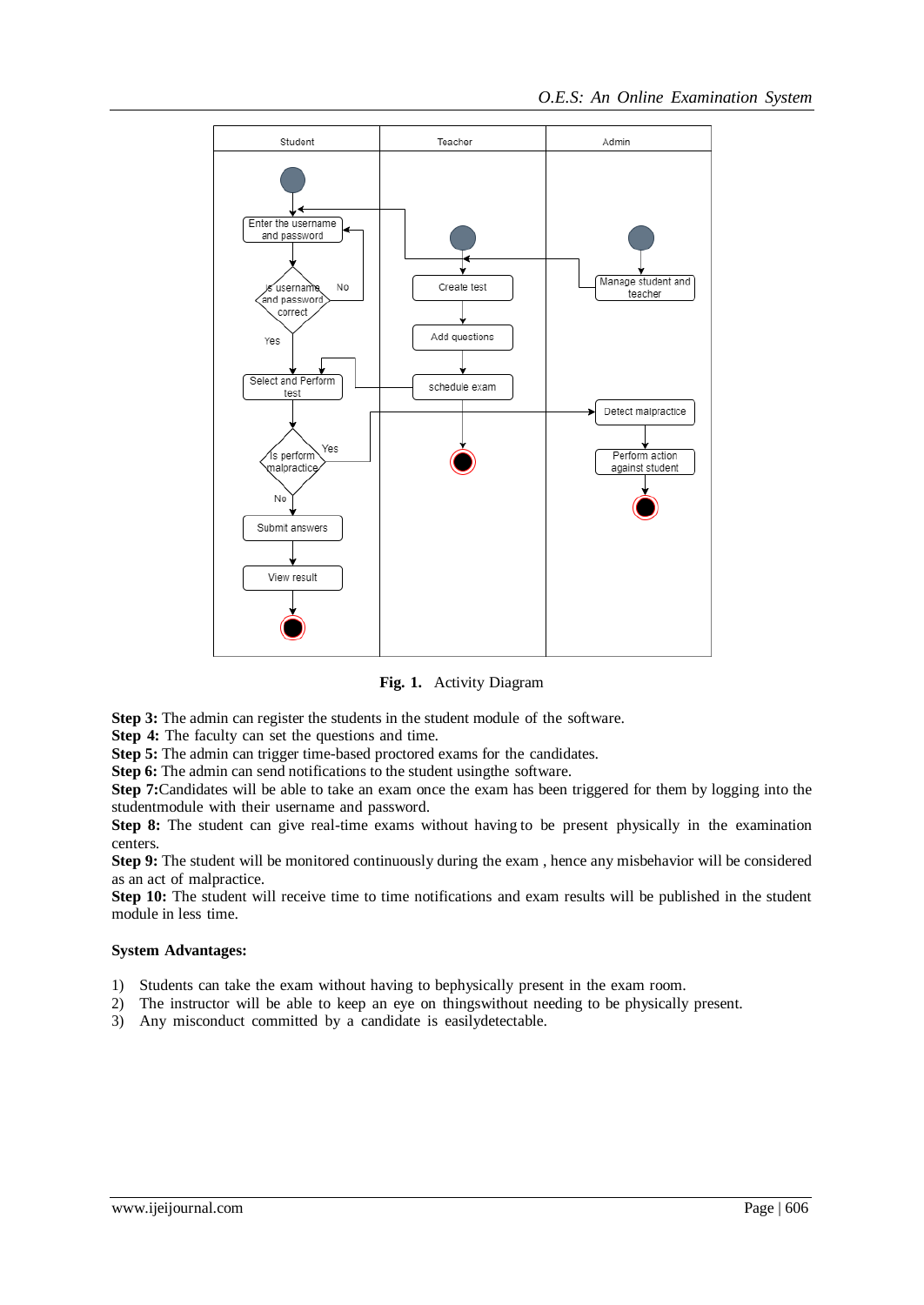

**Fig. 2.** Sequence Diagram

4) Descriptive responses can also be automatically as-sessed. This will lessen the amount of time it takes to manually evaluate a large number of response sheets.

- 5) To ensure a fair examination, real-time proctoring and tab-locking will be used.
- 6) It is possible to provide results and messages to stu- dents in less time.

# **5. CONCLUSION**

The development of modern education technology has promoted the changes in teaching patterns and examination pattern, the appearance of online examination system (OES) is the best embodiment of these reforms and the monitoring system are designed to ensure the fairness and impartialityof the OES.Online exams are one among the vital parts of present education system.Even though there are many exist- ing examination systems available in market,each of them differs in their functionality,features,efficiency and cost.OESis a web based online examination system that provides features for smooth functioning of exams and detecting fraudactivities.This system finds a wide application in many small institutions and companies where they can save their money without compromising in efficiency.This system also have a door to wide possibilities in improving the features of it in the future.The necessity of such a system is higher in the modern world of education system.More advanced versions of this system with enhanced features and efficiency is expected to be developed in the future.

#### **6. REFERENCES**

- [1] **Yousef Atoum, Liping Chen, Alex X. Liu, Stephen D. H. Hsu,and Xiaoming Liu**"Automated Online Exam Proctoring," in IEEE Transactions on Multimedia, vol. 19, no. 7, pp. 1609-1624, July 2017, doi: 10.1109/TMM.2017.2656064.
- [2] **Lu, Huiqiang Hu, Ying.** (2012). The Design and Implementation of Online Examination System Based On J2EE. 93-95. 10.1109/ICI- CEE.2012.33.